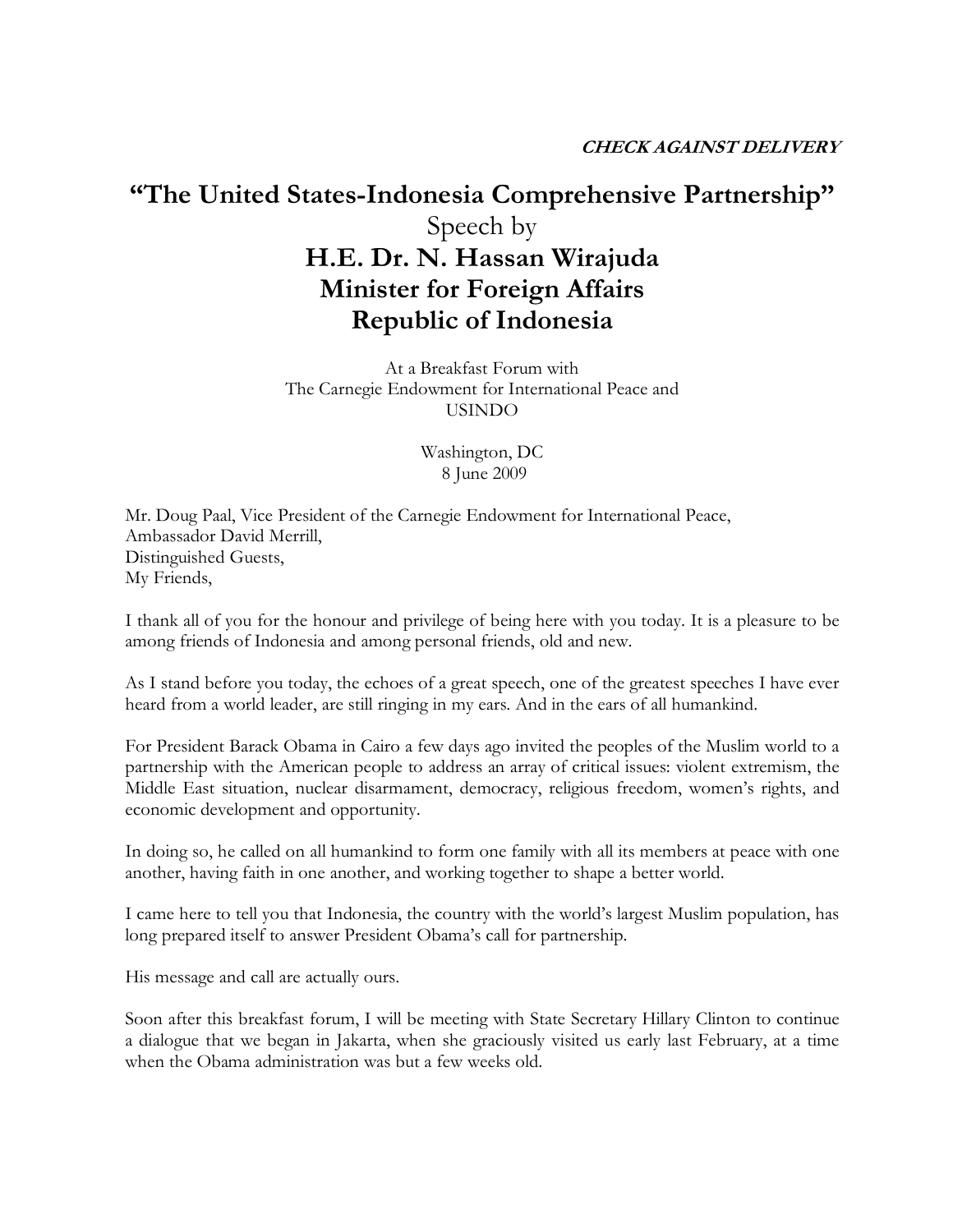During that momentous visit, we started talks on a comprehensive partnership between the United States and Indonesia. A partnership that—not coincidentally—also covers precisely the issues that President Obama addressed in Cairo.

We in Indonesia are heartened—actually exhilarated—by this new paradigm in American foreign policy. At the core of this policy are issues that Indonesia has long stood for. And we are delighted by its inclusive approach: one that strives for outreach, and is willing to listen instead of simply telling other nations what to do. We are certainly glad that finally the United States has reembraced multilateralism.

We are encouraged by President Obama's commitment to democracy. For we love being regarded as the world's third largest democracy after India and the United States. We like to call our elections feasts of democracy.

Last April we held parliamentary elections that were peaceful, free and democratic. Early this coming July, we will be holding direct presidential elections, for only the second time in our history.

The election has involved 174 million voters, 625,000 polling stations, 38 national political parties, six local parties and three sets of presidential and vice-presidential candidates. Since 2005, we have held some 500 direct local elections, moving the World Bank to call Indonesia the election capital of the world.

But we would now like the world to look at our democracy not only in terms of its size but in terms of its quality. Indeed, democracy is not only about having successful elections as elections alone do not make true democracy. We would like our partners to see how we are fine-tuning our political institutions and the checks and balances that ensure that government rules with the consent of the governed. How we are reforming our military establishment and our justice system to ensure promotion and protection of human rights. And how we practice the democratic process we call *musyawarah untuk mufakat*, consultations and dialogue toward consensus from the national to the grassroots level.

This habit of dialogue is deeply embedded in our culture—because that is the only way we can keep our national unity in the face of the immense diversity of Indonesia's ethnic groupings, cultures, languages, and religions.

Because of our commitment to dialogue and to the redress of legitimate grievances, we achieved peace in our province of Aceh in 2005 after almost three decades of a secessionist rebellion. Peace in Aceh enabled us, with the help of the international community, to rebuild and rehabilitate its entire coastal area that was devastated by the tsunami of December 2004.

In the same manner, we brought to a peaceful end the conflicts between Muslims and Christians in Maluku, eastern Indonesia. And we are now allaying separatist sentiments in Papua.

Democracy has blessed us with peace and order. It has also restored our economic dynamism.

Ten years ago, we were down and almost out. We bore the brunt of the Asian Crisis of 1998, as we suffered a negative growth of 13.5 percent and widespread political turmoil. The only way we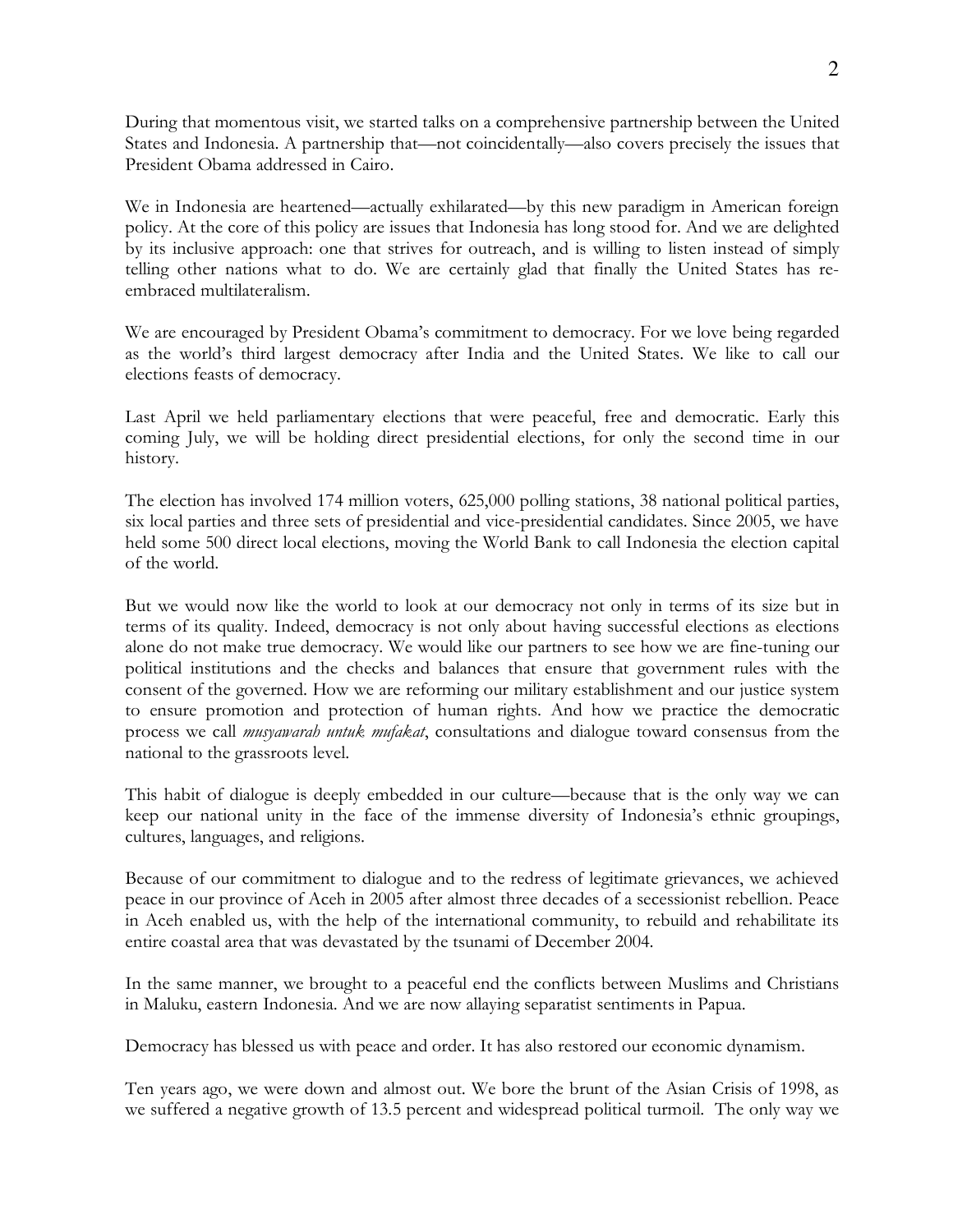could save ourselves from total economic and political collapse was to launch an era of reformasi during which we made our transition from an authoritarian regime to a more fully democratic system.

Today our military is out of politics and out of business—it is focused on national defence. Our government structure is now highly decentralized, with the local governments in control of the funds they need for development. We also waged a relentless battle against corruption that brought to justice more than a hundred high profile public and corporate officials. We reformed our banking and financial institutions and adopted prudent fiscal and monetary policies. We were thus able to bring down our debt to GDP ratio from 85 percent to 32 percent.

Meanwhile, we achieved food self-sufficiency. This year we have three million tons of rice surplus that we intend to export and add to the world's food supply. With food security, we are assured of social and political stability at a time of global economic crisis.

We are looking forward to a GDP growth of 4.0 to 4.5 percent this year. We are therefore one of a few Asian countries—including notably China and India—that will show positive economic growth in the midst of the global economic crisis.

Everything that we have today— our democracy, our unity and political stability, our economic resilience in the face of a global economic and financial crisis— is the fruit of reform.

This is not to say that our democracy is perfect or that we have no severe economic problems. We must keep on consolidating our political and judicial reforms. We must attend to the needs of 16.1 percent of our population who live below the poverty line.

Since 2005, as we lifted an oil subsidy, we have been giving direct subsidy to some 19.1 million Indonesians who live below poverty line in the form of cash handouts, rice distribution, free education for their children and public health services. We learned that the social safety net is a source of economic resilience leading to social and political stability.

But the keys to our economic progress are robust export, strong domestic consumption, and foreign direct investment. Our growth is now consumer driven as there are huge Indonesian consumers, all 230 million of them. And our experience shows that domestic consumption plays an important role when exports decline due to the global economic crisis. Recently, the Nielsen Company rated Indonesia as the country with the most confident consumers, with a positive 104 points. In the months ahead, most of their purchases will be technology products. That gives us confidence that our stimulus package of around US\$ 6.3 billion will work.

The progress that we achieved in the past ten years of reform has enabled us to reach out and play a proactive role on the regional and global stage. In Southeast Asia, we in Indonesia espoused the political development of Association of Southeast Asian Nations (ASEAN), after spending so much of the past 40 years focused on economic cooperation to the neglect of its political development.

ASEAN already has a free trade area and very recently a blueprint toward an ASEAN Economic Community. By 2015, there will be free flow of goods, capital, and labor within ASEAN as it becomes a single market and a single production base.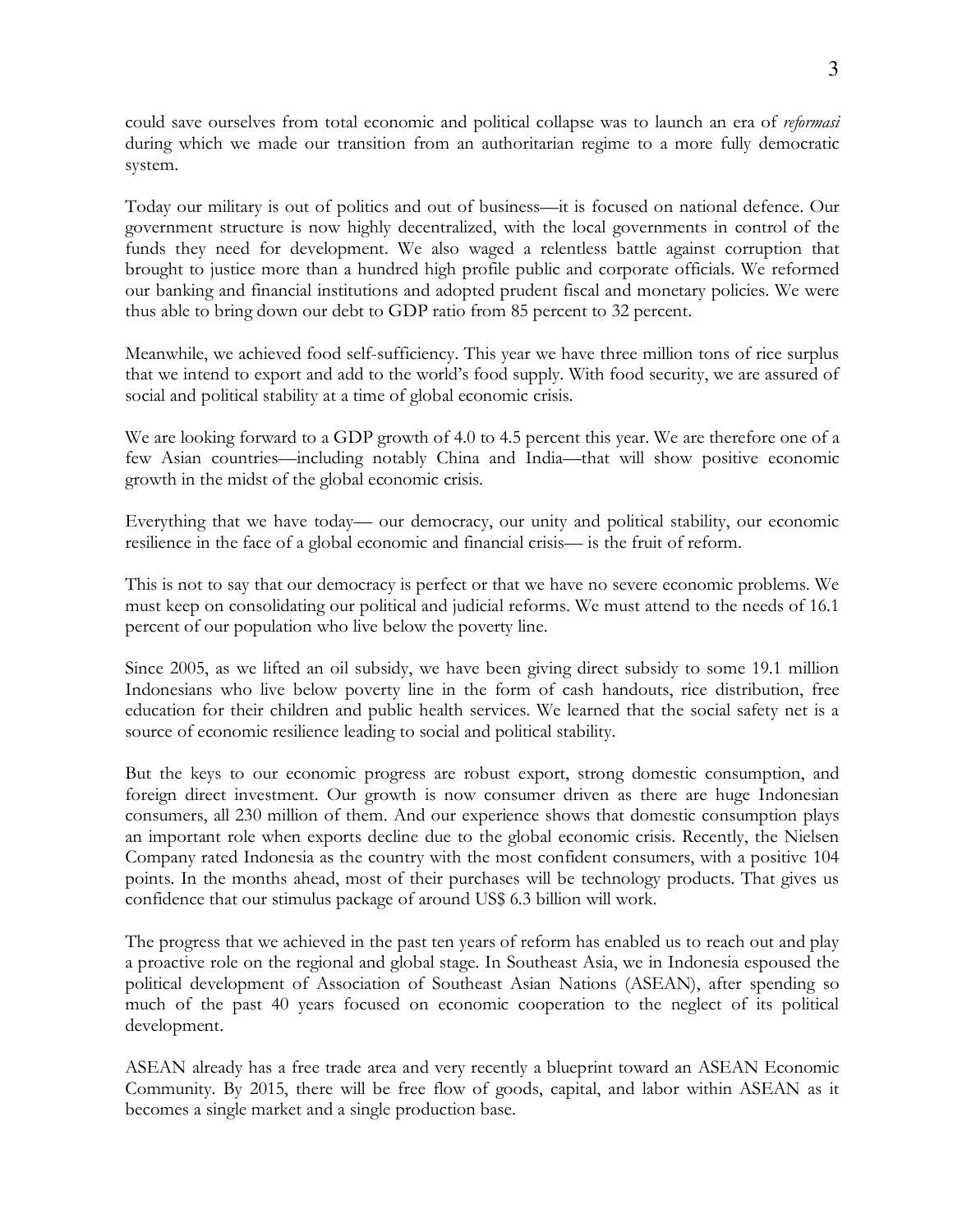Indonesia, however, has deemed it just as important that ASEAN should also develop politically. We therefore worked hard to ensure that the new ASEAN Charter, which came into force last December, requires of all ASEAN members a firm commitment to democracy and to the promotion and protection of human rights and fundamental freedoms. The ASEAN Charter is a treaty and its stipulations are legally binding.

What makes ASEAN unique is its inclusiveness. Like Indonesia, which makes up some 40 percent of its aggregate population of more than half a billion, ASEAN is a bridge builder.

At the height of the Asian Crisis of 1998, ASEAN built a bridge of cooperation with its more economically mature Northeast Asian neighbours—China, Japan and South Korea. This was the start of the ASEAN Plus Three process, which effectively addressed the Asian Crisis with a system of currency swaps called the Chiang Mai Initiative.

Since then we have seen the possibility of East Asia developing into an East Asian community. This idea is being evolved today in the form of the East Asia Summit (EAS).

To us in Indonesia, East Asia is more than just a geographical area comprising of what traditionally are the Southeast and Northeast Asia. It is a grouping of nations that have formed a habit of consultation and cooperation over the years. That is why the East Asia Summit includes Australia, New Zealand and India. In our considered view, their inclusion makes East Asia a much more balanced grouping, where no single power can be dominant.

There is no clear-cut architecture for East Asia at this stage. But ASEAN is promoting free trade areas with almost all of its dialogue partners, an effort that can lead to the setting up of an East Asia-wide free trade area. That will put together a single market of 3.5 billion people.

Indonesia has been involved in bridge-building in all directions: between Asia and Africa, between ASEAN and the Pacific Islands, between Asia and Europe. To my mind, the ultimate bridgebuilding will be that one between the West and the Muslim world. And in this great endeavour we in Indonesia, the country with the largest Muslim population, intend to partner with the United States.

While the overwhelming majority of Indonesians are Muslims—moderate Muslims—all the world's great religions, cultures and civilizations have found a home in our country. President Obama, who grew up in Indonesia, bears witness to the fact that devout Christians worship freely there and are accepted as equal participants in community affairs. The Eastern, Islamic, and Western civilizations have been living together in harmony for many centuries.

There have been advocates of Indonesia adopting Islam as the state religion—but their advocacy has never gained popular support. The fact is that seven Muslim-oriented political parties gained a respectable 24 percent of the vote—but only because they did not advance an Islamist agenda and, instead, ran on a national platform, including good governance.

To win votes, both nationalist and Muslim oriented political parties have had to gravitate toward the ideological center. This has made Islam in Indonesia even more moderate. It has also taken the wind from the sails of the militants, especially the terrorists.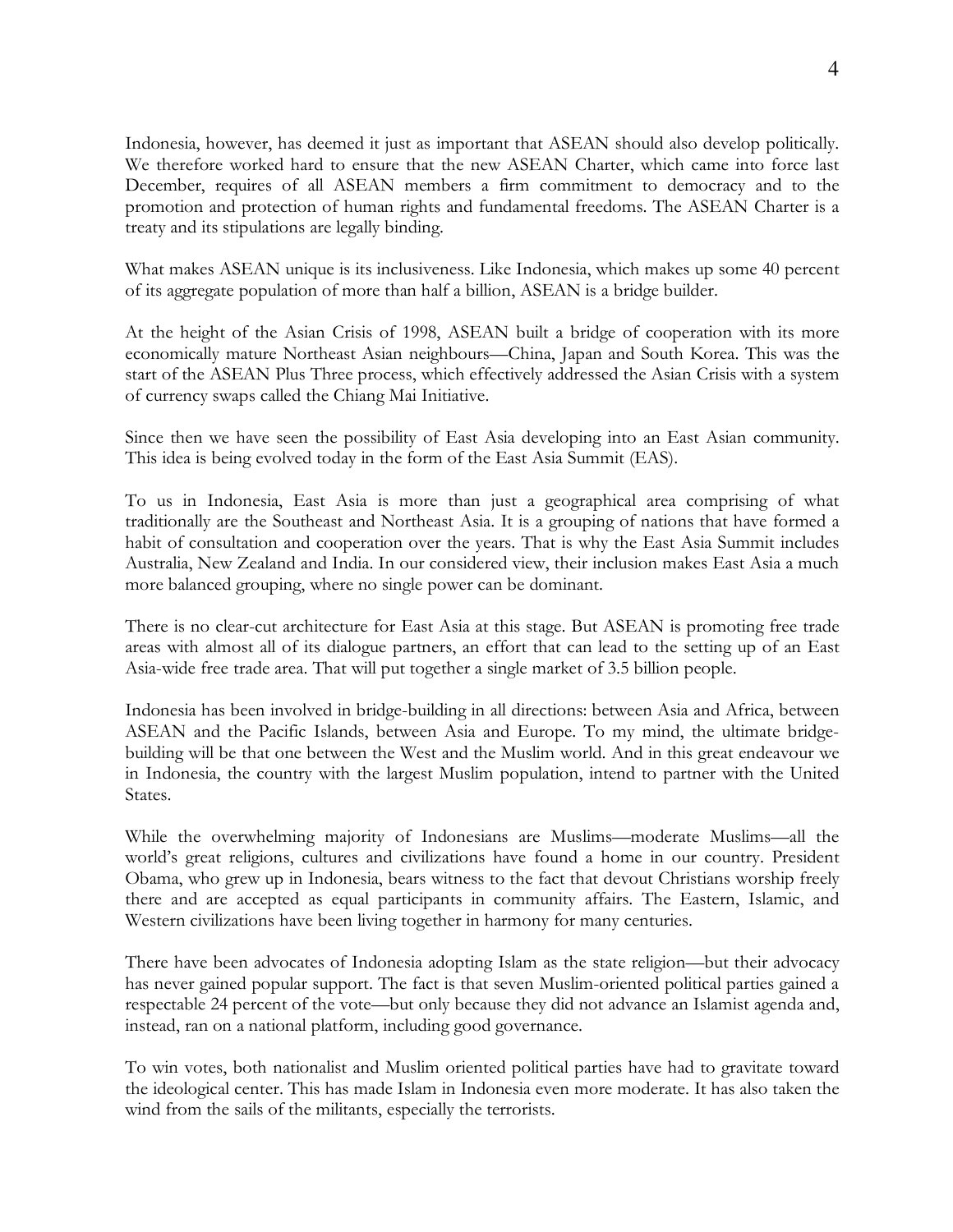We did suffer a series of terrorist attacks a few years ago, notably the bombing that killed more than 200 innocent individuals, mostly tourists, in Bali in October 2002. Since then, however, we have brought most of the perpetrators to justice, broke up their networks and put them on the run—without a single complaint of human rights violation.

But we have persuaded a good number of terrorists and their sympathizers to come over to the side of the law—by convincing them that there are peaceful ways of redressing their grievances and meeting their needs in life. We were able to do this by going out of our way to show them that, in spite of their errors, we care for them as human beings.

The most effective way to fight terrorism, then, is to strike a happy balance between ensuring the security of society and respect for the democratic process, rule of law and human rights of individuals. And at the same time we must empower the moderates in our society by promoting dialogue among the faiths, cultures and civilizations, in which the moderates have a sufficiently strong voice to neutralize the militants' rhetoric of hate and despair.

We believe so strongly in this kind of inclusive dialogue that since 2004, we have been organizing and taking part in interfaith, intercultural and intercivilizational dialogues at the regional, interregional and global level—aside from making use of bilateral mechanisms for that purpose.

As a matter of fact, we believe that many of the security problems of the world have remained intractable for lack of dialogue. The Middle East peace process has bogged down because the main parties who should be talking intensively with each other are not on speaking terms.

We therefore support every initiative of President Obama to restart dialogue in the Middle East between the Israelis and the Palestinians and the Arab nations, and between the Palestinian factions. We add our voice to his call for a stop to the building of more illegal Israeli settlements. We hold that the two-state solution is a valid dream and we will continue to do our part to help the Palestinians build their capacity to govern themselves.

And we encourage every effort of President Obama at dialogue to salvage the disarmament agenda from oblivion. Since the demise of the Cold War, there has not been much progress in the reduction of nuclear weapons, let alone their eradication. The credibility of the Non-Proliferation Treaty (NPT) regime has been eroded. The NPT Review Conferences since 2000 were fruitless.

Meanwhile proliferation goes unchecked. Some countries are developing nuclear weapons and conducting nuclear tests.

There is a line of proliferation starting from Israel reaching up to North Korea. And there is a need to make the NPT Regime truly universal both in terms of participating countries and substantive coverage. Exclusive groups of owners of nuclear technology are still operating outside the purview of the NPT.

We supported the indefinite extension of the NPT in 1995—with an understanding that state parties will work to strengthen the review process, with the view to ending nuclear tests, to keeping the reduction of their nuclear stockpiles, and to support the implementation of nuclear weapons-free zones. Naturally we were dismayed when the nuclear weapon states were not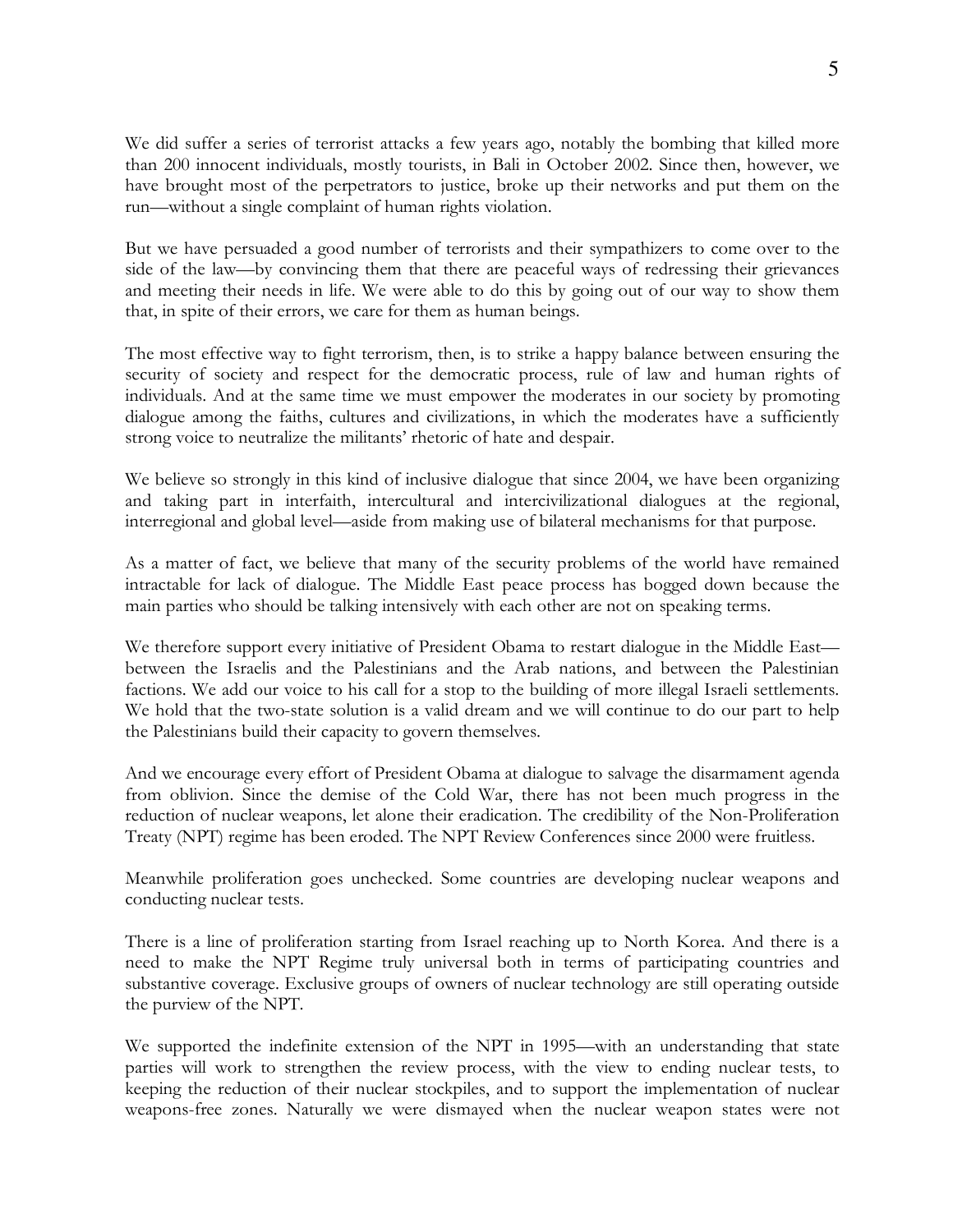forthcoming on the Comprehensive Test Ban Treaty (CTBT) and on the Southeast Asian Nuclear Weapons-Free Zone (SEANWFZ) Treaty.

The threat of a nuclear holocaust has become more deadly simply because for a long time it was forgotten—until President Obama came on the scene.

We welcome and support his policy to revive bilateral negotiations with Russia on the reduction of the number of nuclear warheads, and also his more forthcoming policy on disarmament and nonproliferation. We share his vision of a world in which nuclear weapons have been eradicated. We trust that he will succeed in getting the CTBT ratified—and we promise that when that happens, Indonesia will immediately follow suit.

We uphold the right of every nation to peaceful uses of nuclear technology for development, but we oppose any diversion of such technology to military purposes. We stand ready to work closely with the United States in seeking and promoting dialogue with North Korea and Iran, leading to the denuclearization of North Korea and to find solution of the Iranian nuclear issue.

Apart from disarmament and the other issues I have just cited, there is a wide array of challenges that the United States and Indonesia must address together—if our partnership is to be truly comprehensive.

We are both members of the G-20 and therefore within that framework we can contribute in our own respective ways to the solution of the global economic and financial crisis. On a purely bilateral basis we can coordinate policies and initiatives to address the food security crisis and the energy security crisis—both of which are global.

And we can advance the Bali Roadmap toward a fruitful negotiation on a new climate change regime in Copenhagen this coming December—one that is based on the principle of common but differentiated responsibility and respective capability.

In this regard, we are grateful for the support that the United States, through Secretary of State Hillary Clinton, extended to the successful efforts of Indonesia during the recent World Ocean Conference to mainstream the ocean and coastal issues into the global dialogue on climate change.

Indonesia has also embarked on an initiative to promote democracy not only in Southeast Asia but also in the larger Asian region. Last December, we launched the Bali Democracy Forum, an inclusive Asia-wide intergovernmental dialogue on democracy and political development. This is a high level forum for exchange of experience and best practices, and not to compare any model of democracy to others.

There will have to be a strong socio-economic component of our partnership. That is because for democracy to be credible in the long run, it must deliver on its promise of socio-economic development. In this regard, the eyes of some developing world are on Indonesia, to see if the democracy we embraced will redound to the welfare of our people.

Ladies and Gentlemen,